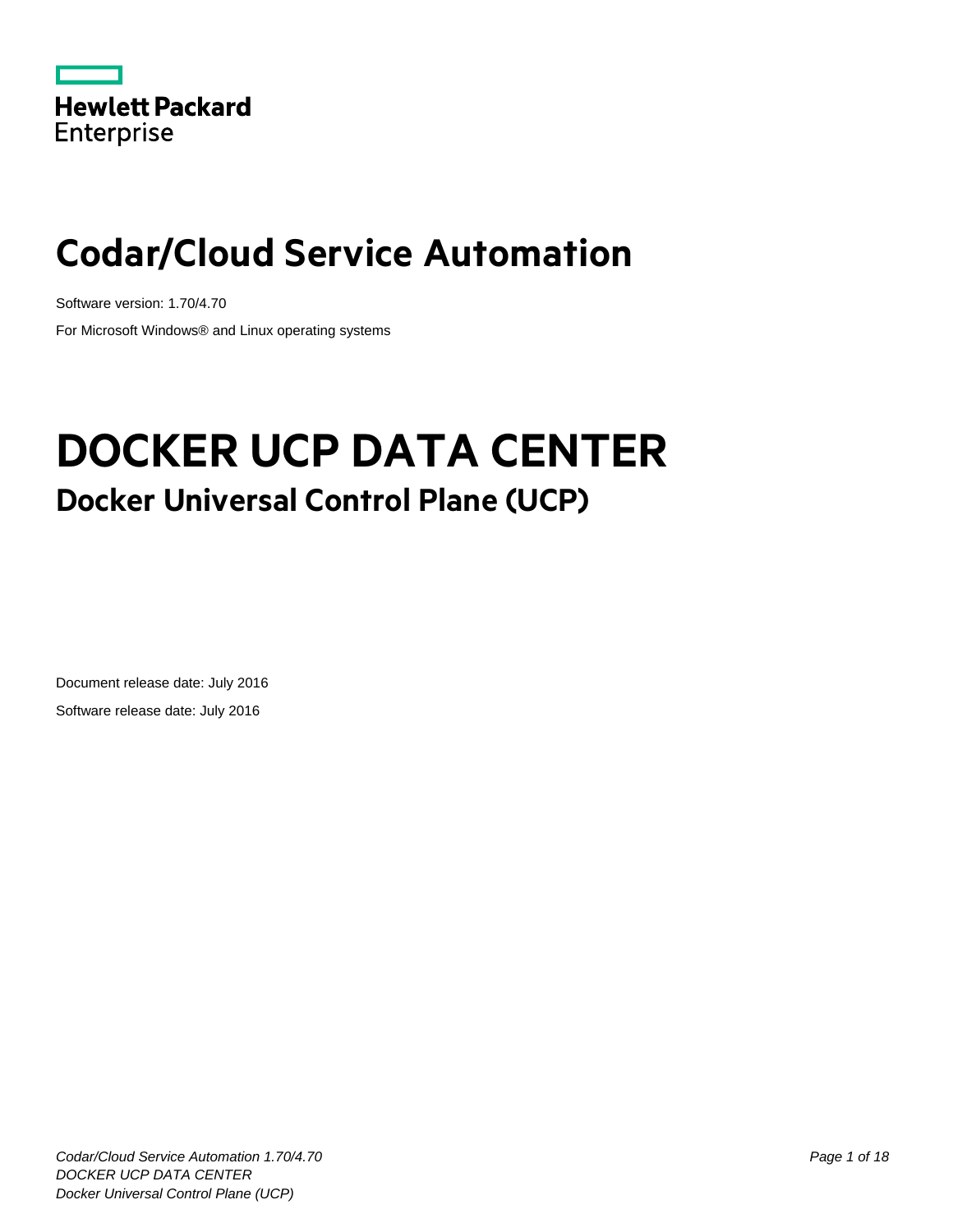# **Contents**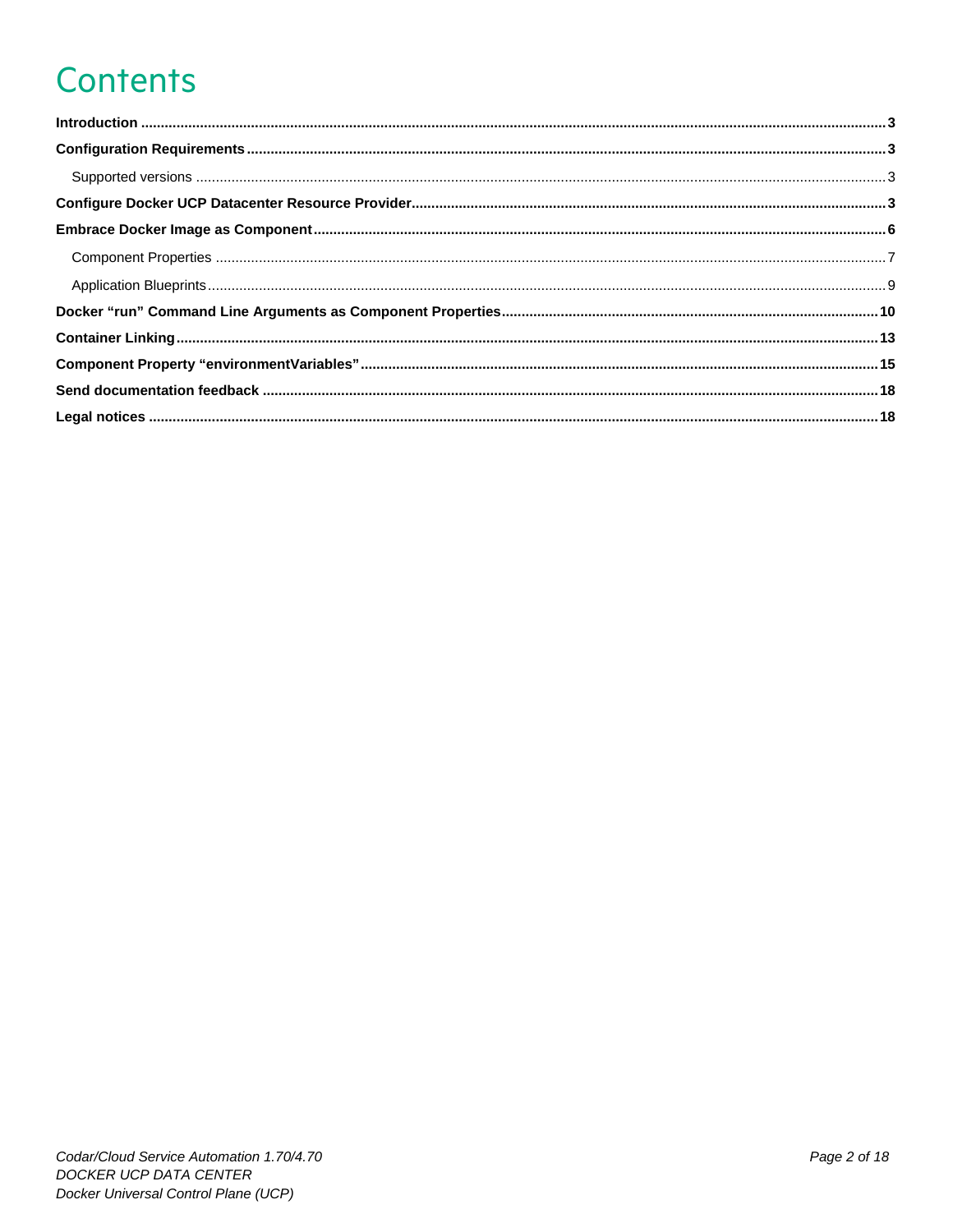## <span id="page-2-0"></span>Introduction

The containerization technology is rapidly emerging and inspiring many software companies to adopt and use it in their DevOps tool chain to get maximum resource utilization and reduce time-to-market. Docker containerization has become habitual than a buzzword. Docker Universal Control Plane (UCP) offers container datacenter for the application and operations team to install or deploy software; and application with pre-baked dependencies inside a container ensures the application deployment certainty. This whitepaper describes how HPE Cloud Service Automation (CSA) and HPE Codar are integrated with Docker UCP and the benefits the end-user will get by using this integration. HPE CSA is primarily used by the IT Ops or Central IT for providing IaaS & PaaS for their LOB's or application team. HPE Codar offers release pipeline automation along with deployment automation intelligence. Both the products can utilize Docker UCP platform to deploy containers which have software or application in them.

## <span id="page-2-1"></span>Configuration Requirements

The following configurations must be completed, tested and should be operational before you proceed with the integration:

- Configure HPE Codar.
- Configure Docker Universal Control Pane
- Configure HPE Operations Orchestration.

## <span id="page-2-2"></span>Supported versions

The following table shows the major components required to use this implementation.

| <b>Component</b>                       | <b>Supported version</b> | <b>Recommended version</b>                                |
|----------------------------------------|--------------------------|-----------------------------------------------------------|
| <b>HPE Codar</b>                       | 1.70                     | 1.70                                                      |
| <b>HPE Operations</b><br>Orchestration | 10.22 and later          | 10.60 with the following HPE Operations<br>Orchestration: |
|                                        |                          | $\bullet$ 0010-base-cp-1.8.0.jar                          |
|                                        |                          | • oo10-cloud-cp-1.8.2.jar                                 |
|                                        |                          | • oo10-hpe-solutions-cp-1.8.2.jar                         |
|                                        |                          | $\bullet$ 0010-sa-cp-1.2.2.jar                            |
|                                        |                          | • oo10-sm-cp-1.0.3.jar                                    |
|                                        |                          | • oo10-virtualization-cp-1.8.0.jar                        |
|                                        |                          |                                                           |
| Docker Universal Control Pane          | 1.11                     | 1.11                                                      |

## <span id="page-2-3"></span>Configure Docker UCP Datacenter Resource Provider

Docker UCP Datacenter resource provider can be used to integrate with Docker UCP 1.11 datacenter to import image as component and spawn containers across multiple nodes configured as part of UCP. Docker UCP endpoints with credentials and Docker Trusted Registry endpoints with credentials can be configured within HPE CSA and HPE Codar through OOTB resource provider.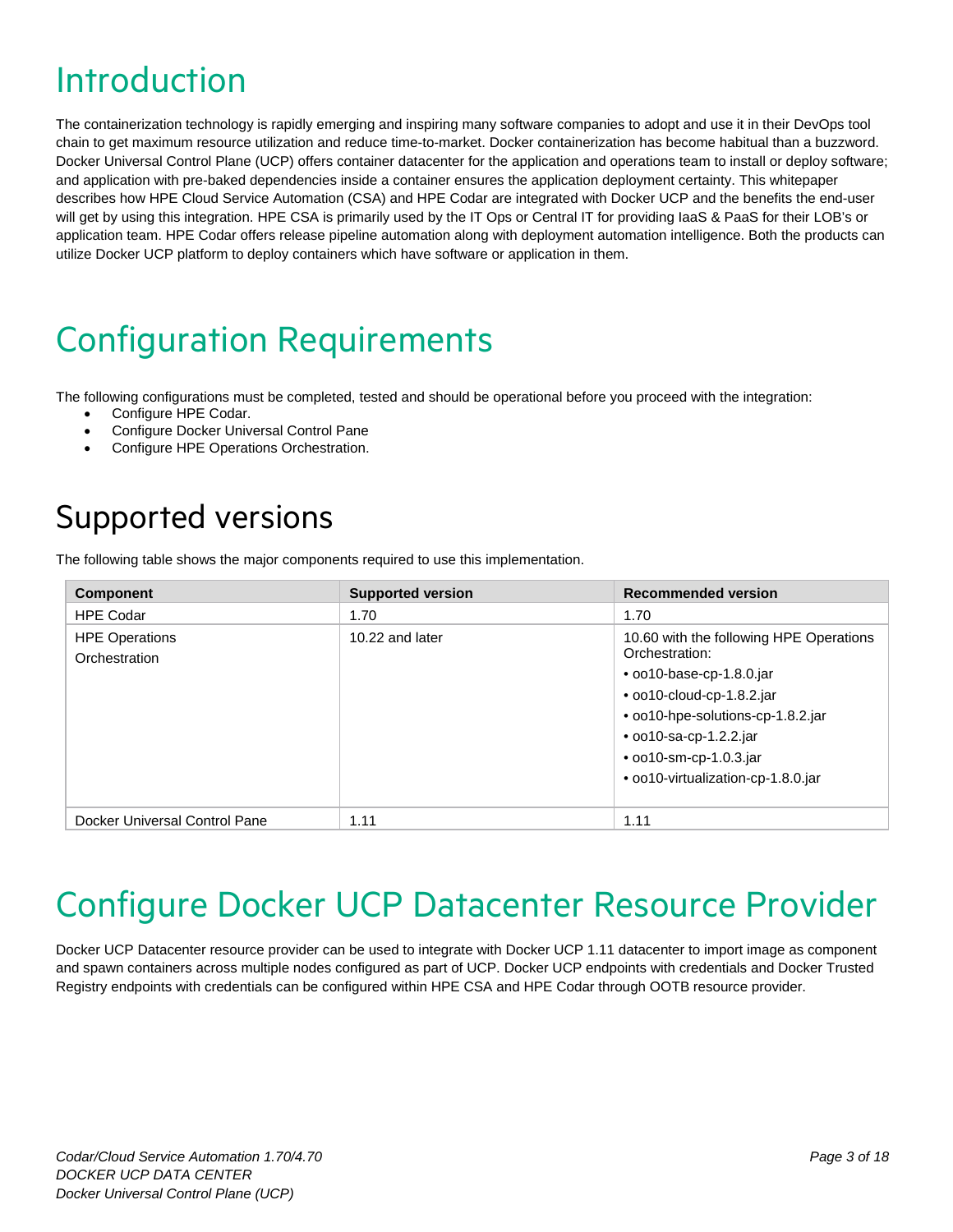| <b>Edit Resource Provider</b>                      | $2 \times$ |
|----------------------------------------------------|------------|
| <b>Provider Type</b>                               |            |
| DOCKER UCP DATA CENTER                             |            |
| Display Name *                                     |            |
| Docker UCP                                         |            |
| <b>Description</b>                                 |            |
|                                                    |            |
|                                                    |            |
| Image                                              |            |
|                                                    |            |
|                                                    |            |
| Change Image                                       |            |
| Access Point Configuration                         |            |
| <b>Service Access Point *</b>                      |            |
| https://dockerucp-server1.americas.hpqcorp.net:443 | 0          |
| User ID *                                          |            |
| willalex                                           |            |
| Password *                                         |            |
|                                                    |            |
| Confirm Password *                                 |            |
|                                                    |            |
|                                                    |            |
| $\blacktriangledown$ Enabled $\Theta$              |            |
|                                                    |            |

Fig: 1 → Docker Universal Datacenter Resource Provider

Instructions: Provide the Docker UCP controller endpoint and credentials to connect to the UCP server.

Service Access Point: Docker UCP HTTPS endpoint. User ID: Docker UCP username Password: Docker UCP password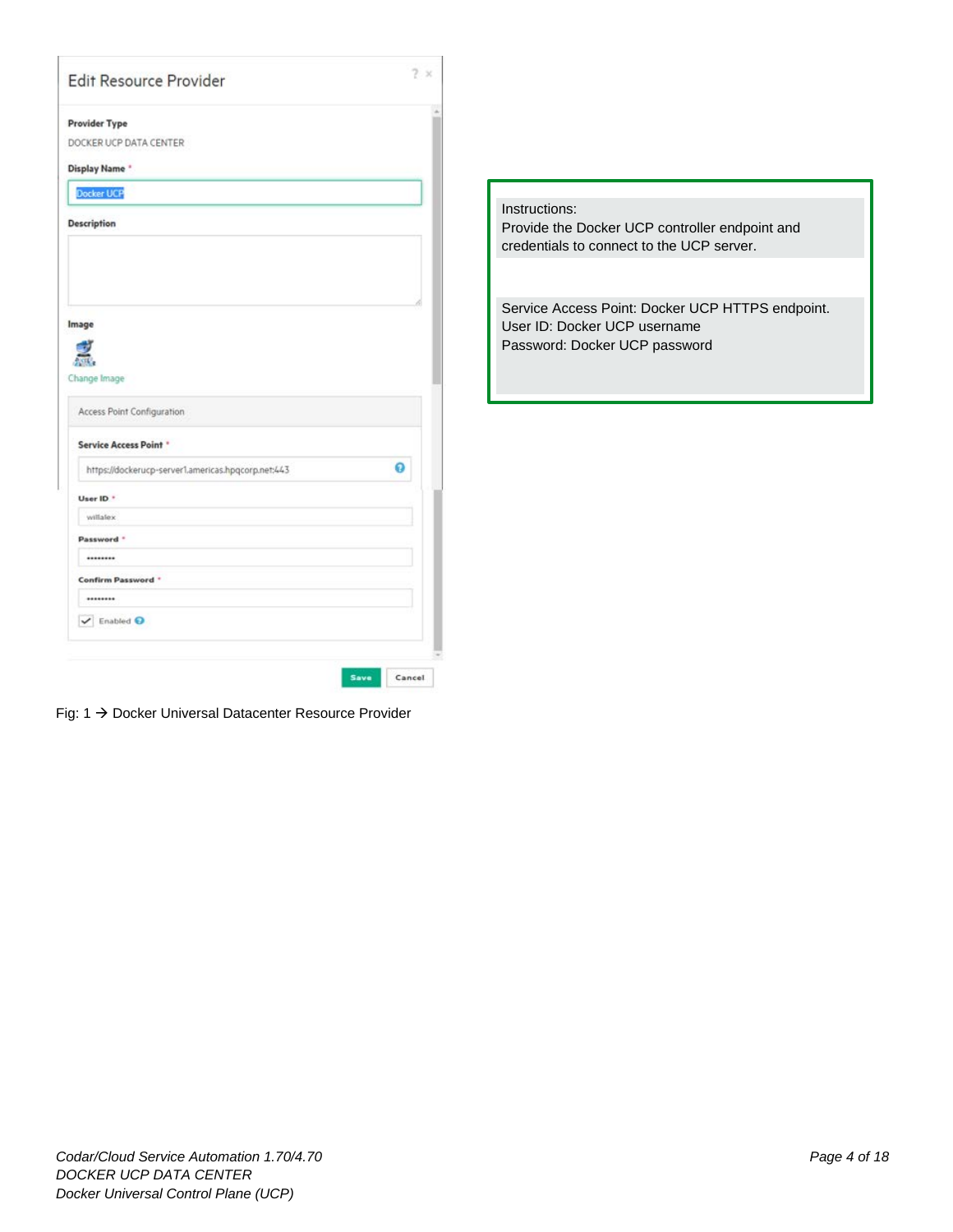| <b>Docker UCP</b><br>ã.                                                                                                                                                                                                                             |
|-----------------------------------------------------------------------------------------------------------------------------------------------------------------------------------------------------------------------------------------------------|
| Properties<br><b>Resource Offerings</b><br><b>Resource Pools</b><br>Components<br>Overview<br><b>Environments</b>                                                                                                                                   |
| <b>Properties</b>                                                                                                                                                                                                                                   |
| organizationName<br>hpe-cloud-orchestrate.<br>The organization name created in Docker Trusted Registry. Configuring the organization will help you to pull images specific to that organization                                                     |
| trustedDockerRegistryHost<br>dockertr.americas.hpqcorp.net<br>Docker Trusted Registry hostname or ipaddress                                                                                                                                         |
| trustedDockerRegistryPassword<br>[1,1,1,1,1,1,1,1]<br>Docker Trusted Registry account password                                                                                                                                                      |
| trustedDockerRegistryUsername<br>willalex<br>Docker Trusted Registry account Username                                                                                                                                                               |
| ucpClientHostname<br>16.103.31.60<br>Docker UCP Client hostname or ipaddress. The client can be configured in HA node or cluster node. The client machine should have UCP certificates and environment set to reflect Docker UCP nodes and cluster. |
| ucpClientPassword<br>$[2222222222]$<br>Docker UCP Client host password                                                                                                                                                                              |
| ucpClientPrivatekey<br>Not Set<br>Docker UCP Client host privatekey                                                                                                                                                                                 |
| ucpClientSShPort<br>22<br>Docker UCP Client host ssh port                                                                                                                                                                                           |
| ucpClientUsername<br>root<br>Docker UCP Client host username                                                                                                                                                                                        |

Fig:  $2 \rightarrow$  Additional properties to configure "Docker Trusted Registry" endpoints and credentials.

### UCP Client

A UCP client can be used to connect to Docker UCP controller node and send request to create or terminate containers.

The UCP client machine should be a UNIX machine and should be configured with UCP client bundle. The client bundle can be downloaded from Docker UCP server. Ensure to add the env.sh variables into user's home **".bashrc", ".profile" and "/etc/environment"** files. The UCP client machine can also be one of Docker UCP's HA nodes, cluster nodes, or Docker containers. Refer detailed description for each of the properties in Fig 2.

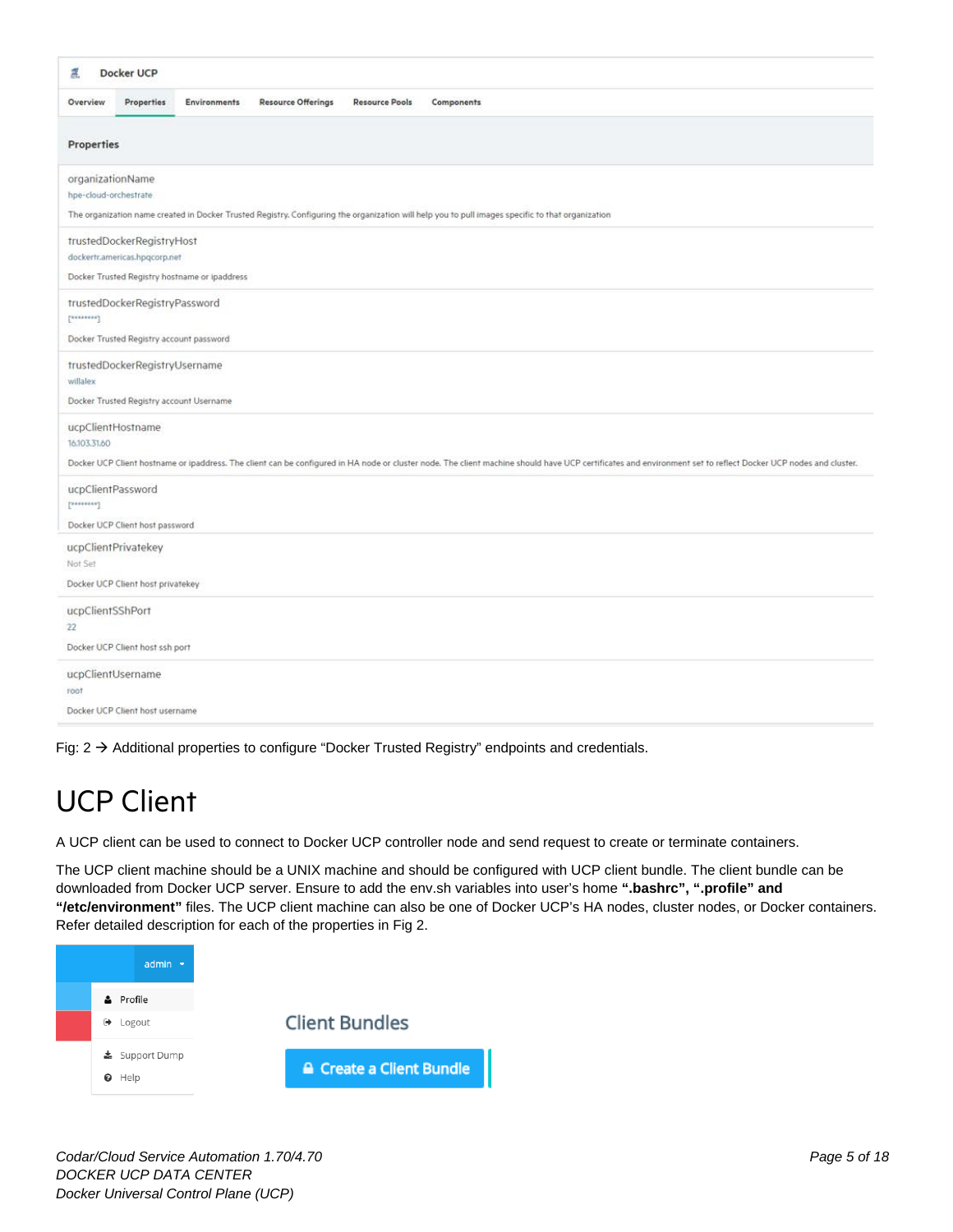Fig:  $3 \rightarrow$  Download the client bundle files from the Docker UCP controller portal

The client bundles can be download using command line option and also by executing the below commands on the client machine:

cd /home/<username> mkdir ucpcerts AUTHTOKEN=\$(curl -sk -d '{"username":"<username>","password":"<password>"}' https://<controller>/auth/login | jq -r .auth\_token) curl -k -H "Authorization: Bearer \$AUTHTOKEN" https://<controller>/api/clientbundle -o bundle.zip

Add the environment variables into user's home directory .bashrc , .profile and /etc/environments

export NO\_PROXY=localhost,127.0.0.0/8,::1,/var/run/docker.sock,<additional> export DOCKER\_HOST=tcp://<UCP Controller FQDN/IP Address>:443 export DOCKER\_TLS\_VERIFY=1 export DOCKER\_CERT\_PATH=</home/<username>/ucpcerts

## <span id="page-5-0"></span>Embrace Docker Image as Component

HPE CSA and HPE Codar support topology-based designs. The components are the building blocks for the service blueprints and can be imported from various resources like HPE Operations Orchestration, HPE Server Automation, Chef, Puppet, etc.

In the same fashion, a Docker image can be imported from Docker-trusted registry/registry as component, and can be added as part of the service blueprints. A Docker image once imported can be further configured to set the dependency over other Docker components which attributes to another Docker image or any other component from any other resource provider.

The images can be imported based on the organization configured in the DOCKER UCP DATA CENTER resource provider.

#### **Import Topology Component**

| ഒ<br>Content         | <b>Import Source *</b>                                                                                                               |
|----------------------|--------------------------------------------------------------------------------------------------------------------------------------|
| $\bullet$<br>General | Docker UCP Data Center                                                                                                               |
| Summary              | Select one or more Docker images to be imported as new topology components. Each<br>selected image will create a separate component. |
|                      | dockertr.americas.hpqcorp.net/hpe-cloud-orchestrate/mongo:with                                                                       |
|                      | dockertr.americas.hpgcorp.net/hpe-cloud-orchestrate/nginx:latest                                                                     |
|                      | dockertr.americas.hpgcorp.net/hpe-cloud-orchestrate/nodejs:1.0                                                                       |

Fig:  $4 \rightarrow$  Import Docker images as components by selecting one or more from the list

#### **Imported Components**

The imported component needs to be configured for the relationship, if required, and for setting the capabilities and characteristics. The default operations available are Deploy and Undeploy. Other custom operations can be imported from the content.

The custom operation includes the following:

- 1. Start
- 2. Stop

 $2 \times$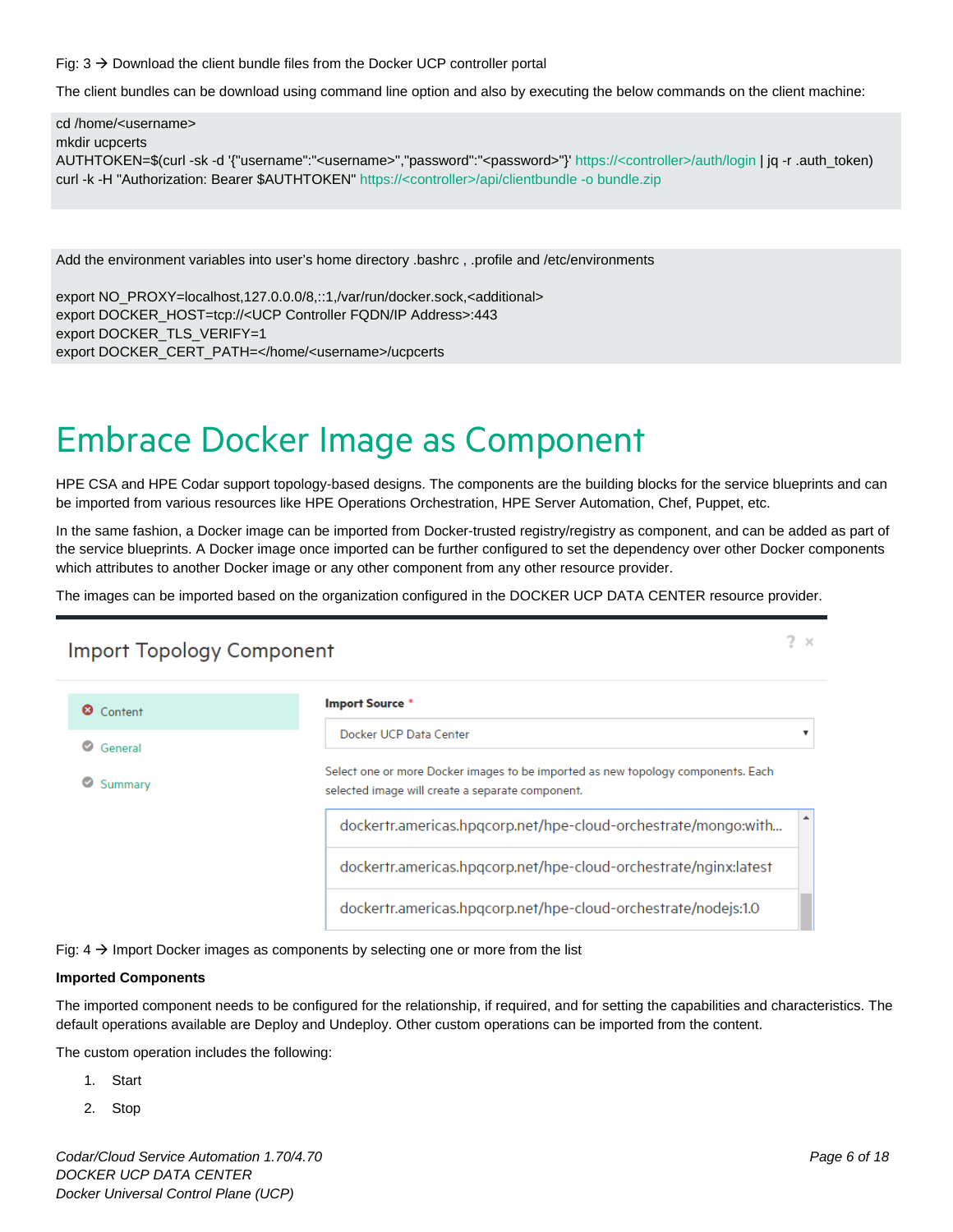- 3. Restart
- 4. Inspect
- 5. Get Logs
- 6. GetStats

|                      |                        | Properties<br><b>Relationships</b>                               | <b>Operations</b> | Capability | <b>Characteristics</b> |
|----------------------|------------------------|------------------------------------------------------------------|-------------------|------------|------------------------|
|                      |                        |                                                                  |                   |            |                        |
| <b>Display Name</b>  |                        | dockertr.americas.hpqcorp.net/hpe-cloud-orchestrate/nginx:latest |                   |            |                        |
|                      |                        |                                                                  |                   |            |                        |
| <b>Description</b>   |                        |                                                                  |                   |            |                        |
| <b>Version</b>       |                        |                                                                  |                   |            |                        |
| 1                    |                        |                                                                  |                   |            |                        |
| <b>Provider Type</b> |                        |                                                                  |                   |            |                        |
|                      | DOCKER UCP DATA CENTER |                                                                  |                   |            |                        |

Fig: 5 A sample Docker UCP component

## <span id="page-6-0"></span>Component Properties

The component properties include input, output, and provider properties. The input properties are given below.

**Note**: For information on passing user inputs to individual "docker run" command line arguments, refer the section 'Docker 'run' command Line Arguments as Component Properties'.

*Refer the information below to pass inputs to create containers in a non-controlled environment. If it is made visible to consumer, the end-users can pass the docker run options on their own and pass any inputs based on their requirement. They can be hardcoded too and these arguments need not be made visible.*

| <b>Property</b>      | <b>Description</b>                                                                                                    |
|----------------------|-----------------------------------------------------------------------------------------------------------------------|
| dockerArgs           | All the Docker "run" arguments can be provided which can<br>create containers with specified options.                 |
|                      | Example: -P / -p 18080:8080 $-v$ /tomcat-8:/usr/local/tomcat8                                                         |
| environmentVariables | Optional argument but environment variables can be provided as<br>part of dockerArgs also.                            |
|                      | Ex: -e http_proxy=http://mydomainproxy.mydomain.com:8080/                                                             |
|                      | -e artifactURL=http://mynexus/com/product/myweb.war                                                                   |
| launchCommand        | An entrypoint or launch command which should be triggered<br>inside container once it is created.<br>Eamplex: /run.sh |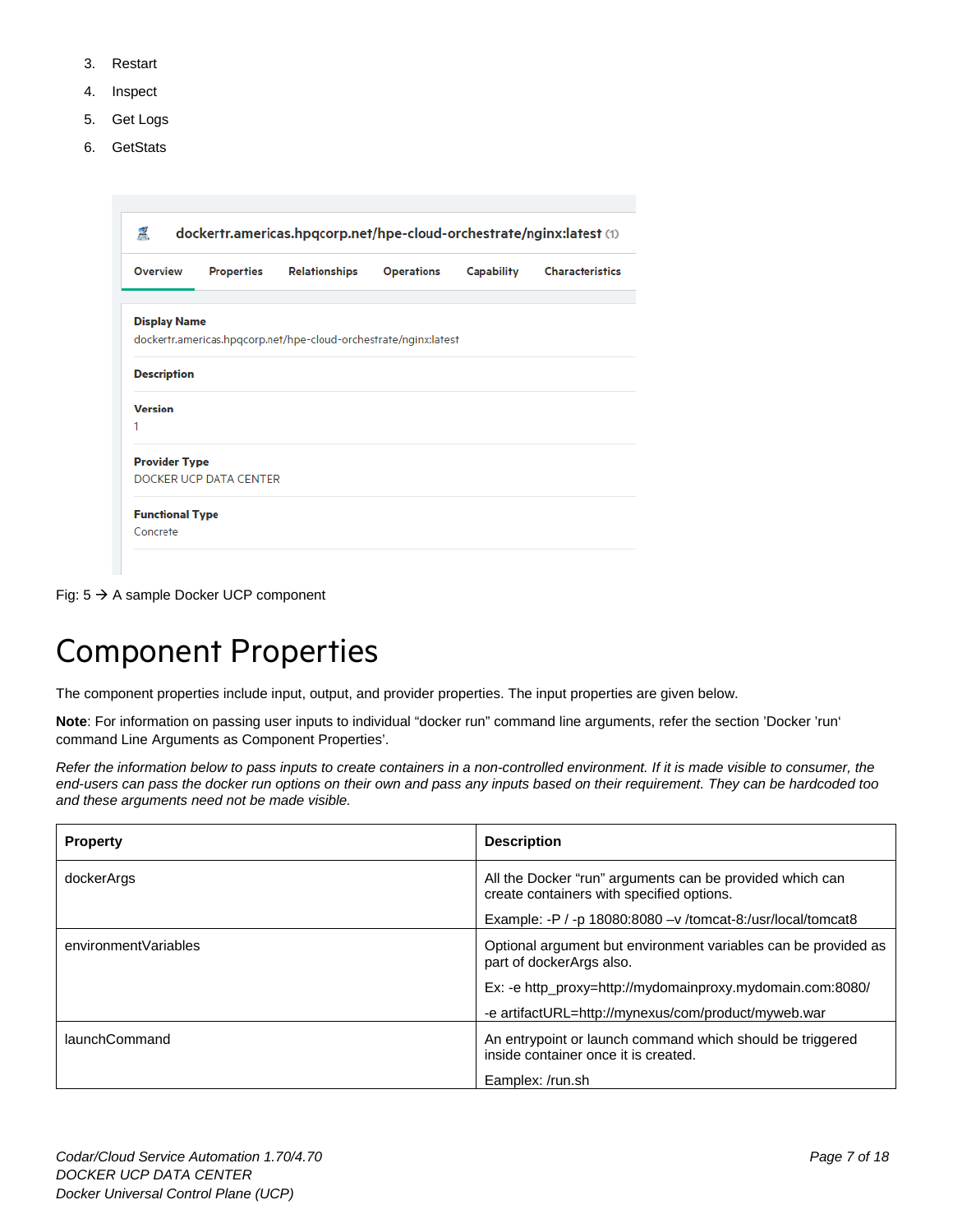You can mask component properties like 'dockerContainerIDfrom end-user by unchecking the options like 'designer visible and consumer visible '.

**Note:** Modifying the image name will not incur any change and it is strongly recommended not to modify the default "imageName" property.

All the other property values are automatically fetched from the provider property.

|                 | <b>Topology Components</b>                                       |                                                      |                   |            |
|-----------------|------------------------------------------------------------------|------------------------------------------------------|-------------------|------------|
| 属               |                                                                  | dockertr.americas.hpqcorp.net/hpe-cloud-orchestrate/ |                   |            |
| <b>Overview</b> | <b>Properties</b>                                                | Relationships                                        | <b>Operations</b> | Capability |
|                 |                                                                  |                                                      |                   |            |
|                 | <b>Properties</b>                                                |                                                      |                   |            |
|                 | dockerArgs                                                       |                                                      |                   |            |
| Not Set         |                                                                  |                                                      |                   |            |
|                 | dockerContainerID                                                |                                                      |                   |            |
| Not Set         |                                                                  |                                                      |                   |            |
|                 |                                                                  |                                                      |                   |            |
| Not Set         | dockerContainerIP                                                |                                                      |                   |            |
|                 |                                                                  |                                                      |                   |            |
|                 | dockerExposedPorts                                               |                                                      |                   |            |
| Not Set         |                                                                  |                                                      |                   |            |
|                 | environmentVariables                                             |                                                      |                   |            |
| Not Set         |                                                                  |                                                      |                   |            |
|                 | hostedOnIPAddress                                                |                                                      |                   |            |
| Not Set         |                                                                  |                                                      |                   |            |
|                 | imageName                                                        |                                                      |                   |            |
|                 | dockertr.americas.hpqcorp.net/hpe-cloud-orchestrate/nginx:latest |                                                      |                   |            |

#### Fig:  $6 \rightarrow$  Default Component Properties

| 黑<br>dockertr.americas.hpqcorp.net/hpe-cloud-orchestrate/nginx:latest (1)                                                                                                            |            |               |                   |            |                        |
|--------------------------------------------------------------------------------------------------------------------------------------------------------------------------------------|------------|---------------|-------------------|------------|------------------------|
| <b>Overview</b>                                                                                                                                                                      | Properties | Relationships | <b>Operations</b> | Capability | <b>Characteristics</b> |
| <b>Operations</b>                                                                                                                                                                    |            |               |                   |            |                        |
| <b>Deploy</b><br>dockerArgs, environmentVariables, imageName, launchCommand, timeOut, ucpClientHostname, ucpClientPassword, ucpClientPrivatekey, ucpClientSShPort, ucpClientUsername |            |               |                   |            |                        |
| Undeploy<br>dockerContainerID, ucpClientHostname, ucpClientPassword, ucpClientPrivatekey, ucpClientSShPort, ucpClientUsername                                                        |            |               |                   |            |                        |

#### Fig:  $7 \rightarrow$  Default operations as part of Docker UCP component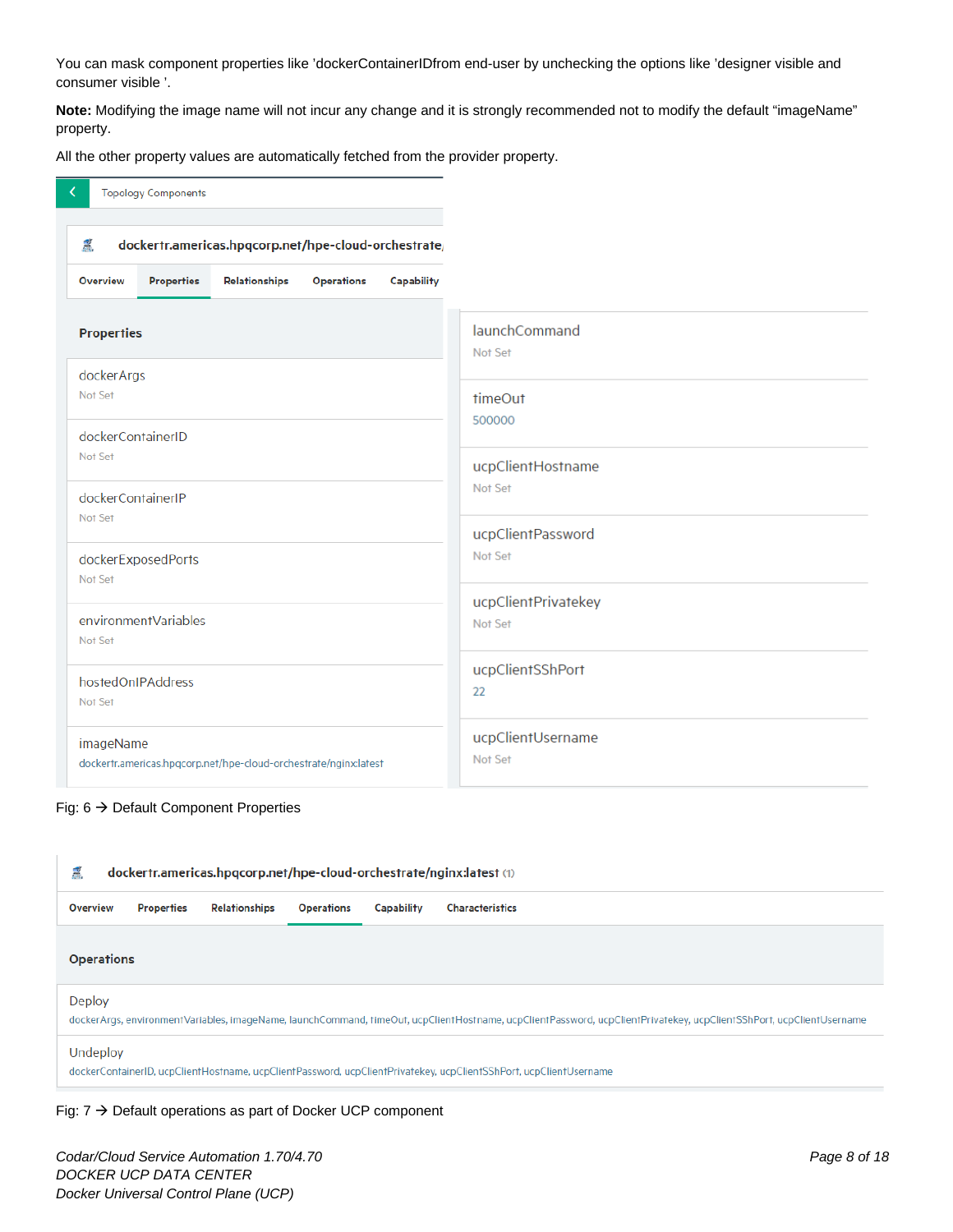The Deploy operation will have some properties exposed as output properties which can be used further in different components. There is no need to change these property mappings.

The properties include the following:

| <b>Output Parameter Mappings</b> |  |
|----------------------------------|--|
|                                  |  |

| dockerContainerID  |
|--------------------|
| dockerContainerIP  |
| dockerExposedPorts |
| hostedOnIPAddress  |

Fig:  $8 \rightarrow$  Deploy flow output properties

## <span id="page-8-0"></span>Application Blueprints

You can create application blueprints by adding the imported components. A sample application blueprint is given below with a component which represents an "nginx" Docker image.

|                                                       | 黑<br>dockertr.americas.hpqc<br>dockertr.americas.hpgcorp.net/hpe-cloud-orche |                                                                      |
|-------------------------------------------------------|------------------------------------------------------------------------------|----------------------------------------------------------------------|
|                                                       | dockerArgs                                                                   |                                                                      |
|                                                       | -P -v nginx:/etc/nginx:rw                                                    |                                                                      |
| $^{+}$<br>芝                                           | Modifiable during package deploy                                             |                                                                      |
| $\overline{z}$<br>dockertr.americas.hp<br>茴<br>cloud- | dockerContainerID                                                            | dockertr.americas.hpqcorp.net/hpe-cloud-<br>orchestrate/nginx:latest |
|                                                       | Modifiable during package deploy                                             | <b>launchCommand</b>                                                 |
|                                                       | environment Variables                                                        |                                                                      |
|                                                       | -e http_proxy=http://web-prc                                                 | dockerArgs<br>-P -v nginx:/etc/nginx:rw                              |
|                                                       | Modifiable during package deploy                                             | <b>timeOut</b>                                                       |
|                                                       | <b>launchCommand</b>                                                         | 500000                                                               |
|                                                       |                                                                              | environmentVariables                                                 |
|                                                       |                                                                              | -e http_proxy=http://web-proxy.houston.hp.com:8080                   |

Fig:  $9 \rightarrow$  Sample Docker image component which represents nginx server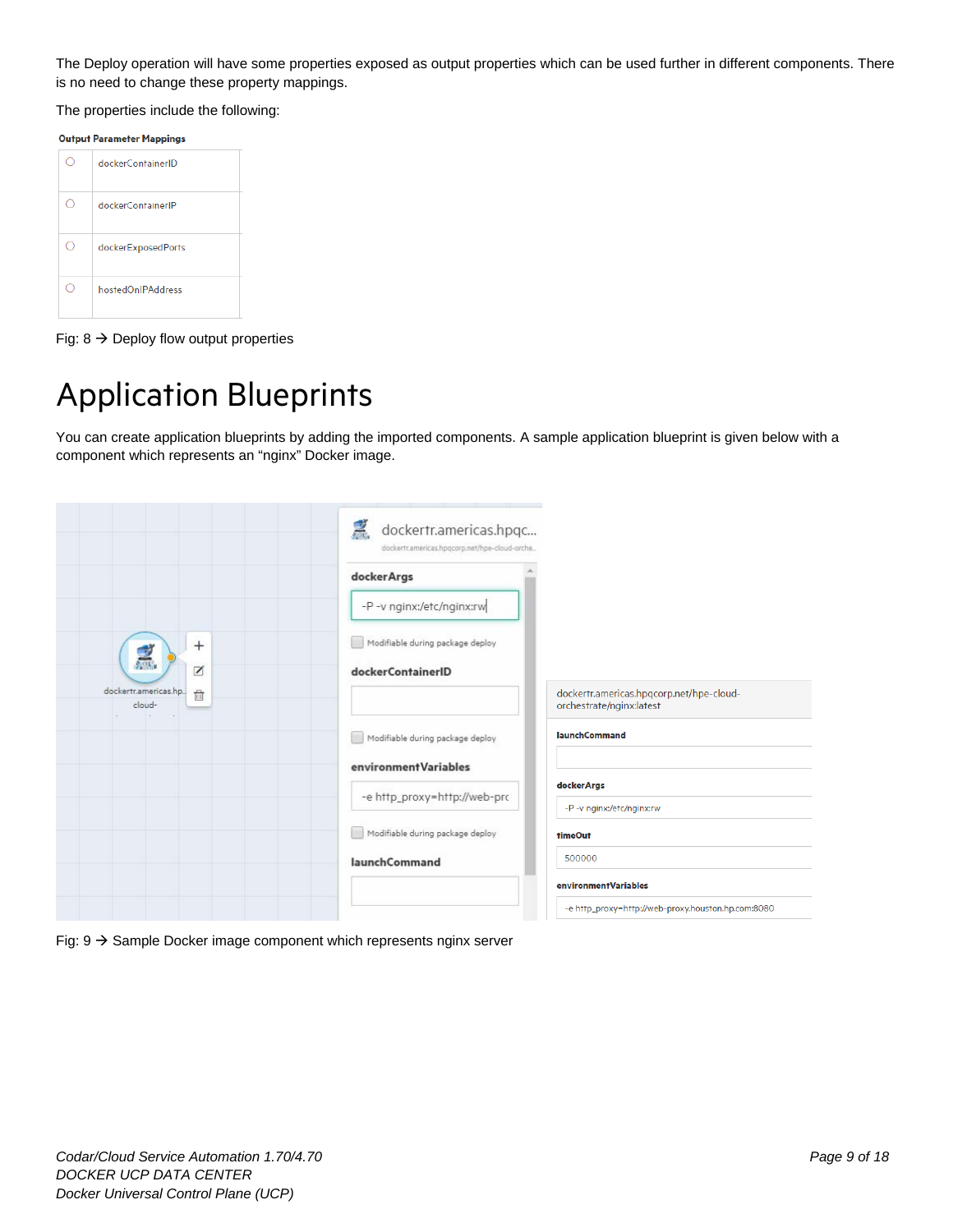| <b>Topology Designs</b>         |           |
|---------------------------------|-----------|
| <b>NGINX</b> (1.0.0)<br>◎       | $\bullet$ |
| Test<br>Designer<br>Overview    |           |
| Test                            | Test Run  |
| Test run of NGINX               | Ories O   |
| admin<br>07/16/2016 12:04:27 AM |           |



|                                                                         | Ξ<br>ಣಿ<br>Search                                                                           |
|-------------------------------------------------------------------------|---------------------------------------------------------------------------------------------|
|                                                                         | $\frac{1}{2}$<br>dockertr.americas.hpqcorp.net/hpe-cloud-orchestrate                        |
|                                                                         | ← Properties<br>dockerArgs<br><b>STRING</b>                                                 |
|                                                                         | -P -v nginx:/etc/nginx:rw                                                                   |
| ⊗<br>Test run of NGINX (Deployment Status)                              | dockerContainerID<br><b>STRING</b><br>445cafd22372770195d20ed825bf2e148819e2b1d0c1983ef1b   |
| <b>Overview</b><br><b>Events</b><br><b>Topology</b><br><b>Providers</b> | dockerContainerIP<br><b>STRING</b><br>172,17.0.2                                            |
| <b>Topology</b>                                                         | dockerExposedPorts<br><b>STRING</b><br>32818,32819                                          |
| $^{\circledR}$<br>Q                                                     | environmentVariables<br><b>STRING</b><br>-e http_proxy=http://web-proxy.houston.hp.com:8080 |
| ☑<br>業<br>55                                                            | hostedOnIPAddress<br><b>STRING</b><br>16.103.31.85                                          |
| $\Theta$<br>dockertr.americas.hpgcorp.net/                              | imageName<br><b>STRING</b><br>dockertr.americas.hpgcorp.net/hpe-cloud-orchestrate/ngin.     |



# <span id="page-9-0"></span>Docker "run" Command Line Arguments as Component Properties

This section describes how you can pass an end-user's input or an input from external system as part of Docker run arguments which include ports, volumes, environment variables, etc. This can help the end-user to avoid creating "docker-compose" yml file; and using the topology design, one can completely stand up Docker service with all the necessary actions like publishing the ports, linking to another container, creating volumes, etc.

*Codar/Cloud Service Automation 1.70/4.70 Page 10 of 18 DOCKER UCP DATA CENTER Docker Universal Control Plane (UCP)*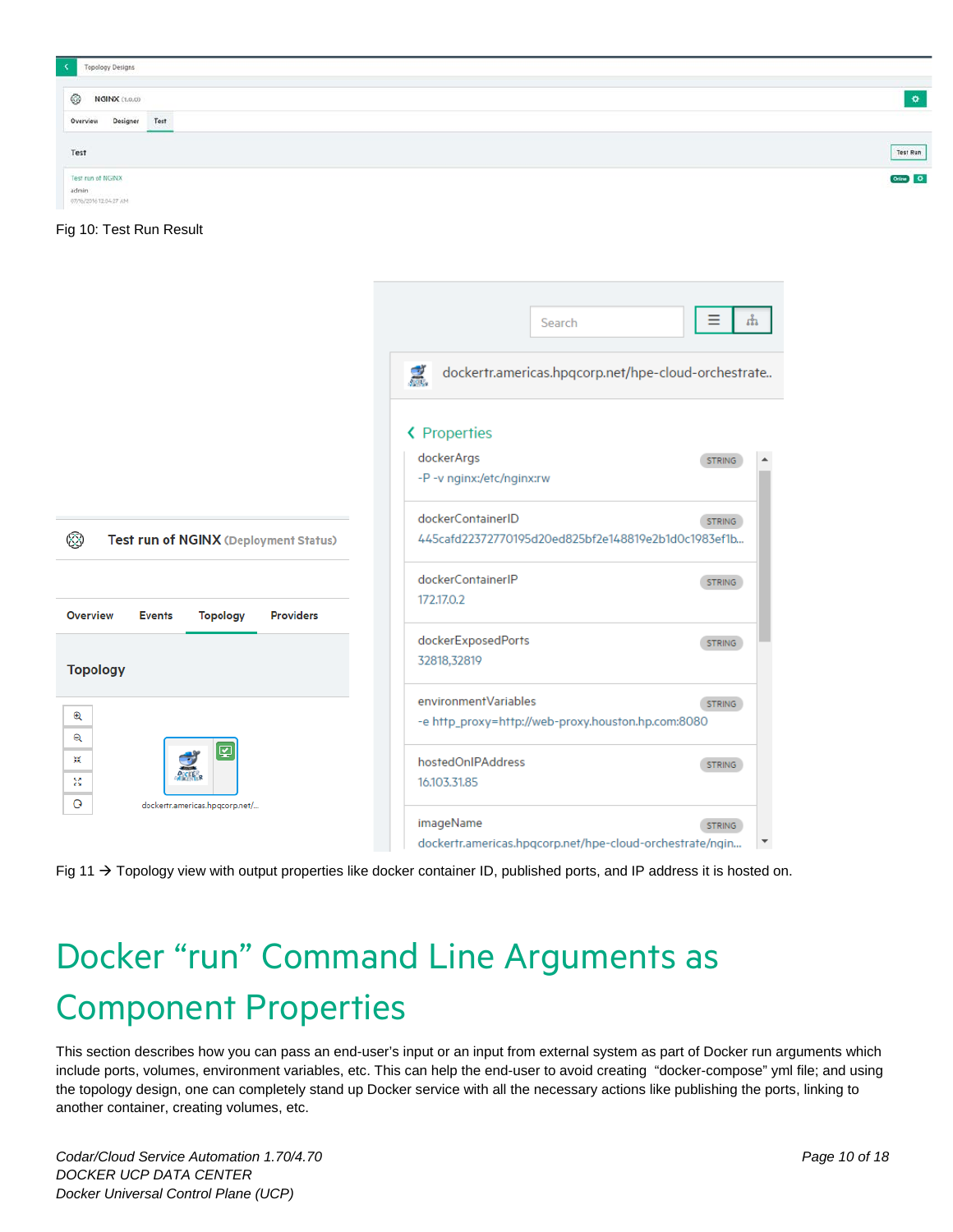### Special Component Property "dockerArgs"

A topology component property can take inputs from various types through property mapping types as given below,

| <b>Edit Parameter Mapping</b> | × |
|-------------------------------|---|
| Name *                        |   |
| dockerArgs                    |   |
| Display Name *                |   |
| dockerArgs                    |   |
| <b>Description</b>            |   |
| dockerArgs                    |   |
| Required                      |   |
| Mapping Type *                |   |
| Multiple Properties           | ٠ |
| Component Property            |   |
| Constant Value                |   |
| Context Property Token        |   |
| <b>Multiple Properties</b>    |   |
| Not Mapped                    |   |
| Provider Property             |   |
| Relationship Target Property  |   |
| User Value                    |   |

#### Fig:12  $\rightarrow$  List of mapping types

This "Docker UCP Datacenter" content capsule has the capability to take inputs from various mapping types as given below:

For example,

If an application team wants to receive the ports to be published from end-user, below steps can be performed,

1. Create a component property named "exposePort" and enable the options Designer and Consumer visible

| ∢<br><b>Topology Components</b>                                                                                                  | <b>Edit Property</b>                                                   |
|----------------------------------------------------------------------------------------------------------------------------------|------------------------------------------------------------------------|
| 冨<br>dockertr.americas.hpqcorp.net/hpe-cloud-orchestrate/tomcat:8.0 (1)                                                          | <b>Input/Output Mode</b><br>Input & Output                             |
| <b>Overview</b><br><b>Properties</b><br><b>Relationships</b><br><b>Operations</b><br><b>Capability</b><br><b>Characteristics</b> | <b>Name</b><br>exposePort                                              |
| <b>Properties</b>                                                                                                                | <b>Display Name *</b>                                                  |
|                                                                                                                                  | exposePort                                                             |
| environmentVariables<br>Not Set                                                                                                  | <b>Description</b>                                                     |
| exposePort<br>18080:8080                                                                                                         |                                                                        |
| hostedOnIPAddress<br>Not Set                                                                                                     | <b>Default Value</b><br>18080:8080                                     |
| imageName<br>dockertr.americas.hpqcorp.net/hpe-cloud-orchestrate/tomcat:8.0                                                      | <b>Confidential Data</b><br>Consumer Visible <sup>@</sup><br>✓         |
| <b>launchCommand</b><br>Not Set                                                                                                  | Designer Visible <sup>9</sup><br>$\checkmark$<br>Required <sup>2</sup> |



2. Go to "Operations"  $\rightarrow$  Deploy  $\rightarrow$  Edit (gear  $\begin{bmatrix} 0 \\ 0 \end{bmatrix}$ ).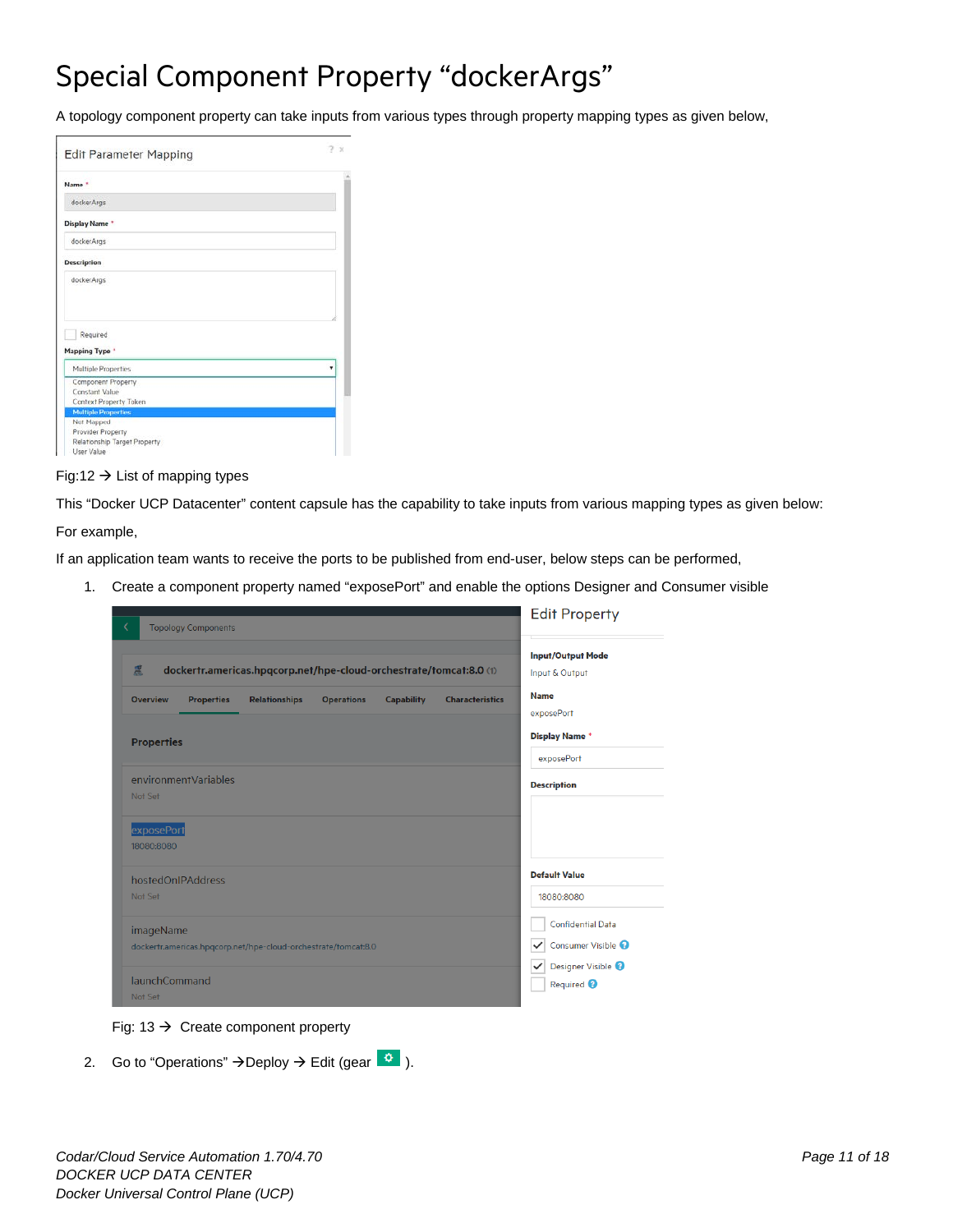| 專                      |                      |                   | dockertr.americas.hpqcorp.net/hpe-cloud-orchestrate/tomcat:8.0 (1)                                                                                                  | ۰      |
|------------------------|----------------------|-------------------|---------------------------------------------------------------------------------------------------------------------------------------------------------------------|--------|
| Properties<br>Overview | <b>Relationships</b> | <b>Operations</b> | Capability<br><b>Characteristics</b>                                                                                                                                |        |
| <b>Operations</b>      |                      |                   |                                                                                                                                                                     | Import |
| Deploy                 |                      |                   |                                                                                                                                                                     | ۰      |
|                        |                      |                   | dockerArgs, environmentVariables, imageName, launchCommand, timeOut, ucpClientHostname, ucpClientPassword, ucpClientPrivatekey, ucpClientSShPort, ucpClientUsername |        |
| Undeploy               |                      |                   |                                                                                                                                                                     | ۰      |
|                        |                      |                   | dockerContainerID, ucpClientHostname, ucpClientPassword, ucpClientPrivatekey, ucpClientSShPort, ucpClientUsername                                                   |        |

3. Click Parameters.

| <b>Edit Operation</b> |                                 |                                                              | 2 X |
|-----------------------|---------------------------------|--------------------------------------------------------------|-----|
| General               | <b>Input Parameter Mappings</b> |                                                              |     |
| Parameters<br>$\sim$  | dockerArgs                      | -e dbLinkname=, -p, -v, --link<br><b>Multiple Properties</b> | ø   |

 $2 \times$ 

Fig :14  $\rightarrow$  Special Docker UCP component property "dockerArgs"

4. Click "dockerArgs" gear box  $\boxed{\circ}$  and edit the property.

| <b>Edit Parameter Mapping</b> |                            |                                                                      | 7<br>×    |
|-------------------------------|----------------------------|----------------------------------------------------------------------|-----------|
| <b>Description</b>            |                            |                                                                      |           |
|                               | dockerArgs                 |                                                                      |           |
|                               | Required                   |                                                                      |           |
|                               | <b>Mapping Type *</b>      |                                                                      |           |
|                               | <b>Multiple Properties</b> |                                                                      | ▼         |
| <b>Parameters</b>             |                            |                                                                      |           |
| ◯                             | $-$ link                   | getDBInfo > dockerContainerID<br><b>Relationship Target Property</b> | $\bullet$ |
| ∩                             | -e dbLinkname=             | getDBInfo > dockerContainerID<br><b>Relationship Target Property</b> | $\bullet$ |
| ∩                             | $-p$                       | exposePort<br><b>Component Property</b>                              | ø.        |
| ∩                             | $-V$                       | volumeMap<br><b>Component Property</b>                               | $\bullet$ |

#### Add Parameter...

Fig: 15  $\rightarrow$  Edit parameter mapping to add additional parameter

- 5. Select 'Multiple Properties' as the mapping type option.
- 6. Now start adding the parameter using 'Add Parameter' link.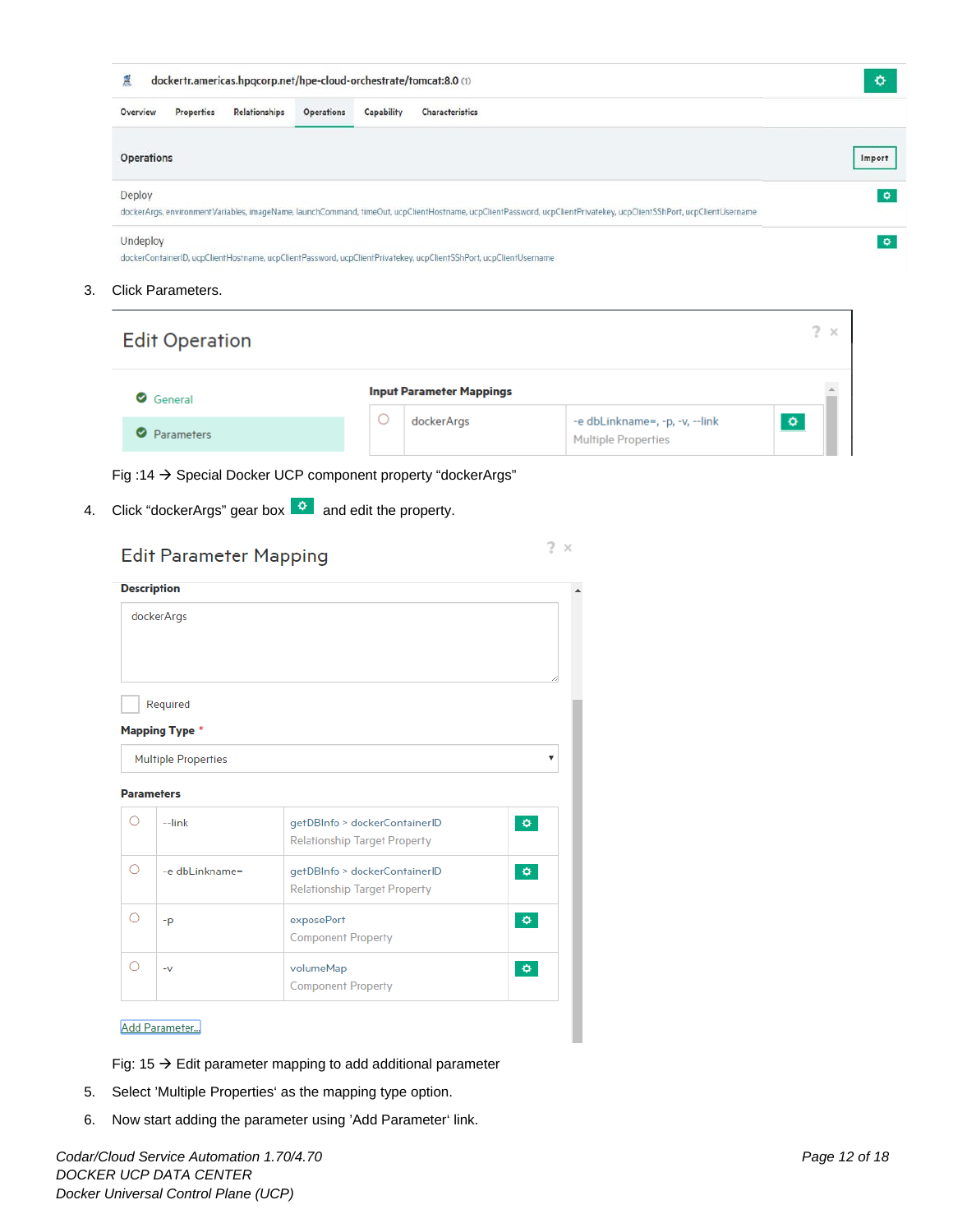|                        | Edit Operatic Create Parameter Mapping | 2<br>$\times$ |
|------------------------|----------------------------------------|---------------|
| General                | <b>Parameter Name *</b>                |               |
| <b>Parameters</b><br>ω | -p                                     |               |
|                        | <b>Mapping Type *</b>                  |               |
|                        | Not Mapped                             | ▼             |
|                        | <b>Component Property</b>              |               |
|                        | <b>Constant Value</b>                  |               |
|                        | Context Property Token                 |               |
|                        | Not Mapped                             |               |
|                        | <b>Provider Property</b>               |               |
|                        | <b>Relationship Target Property</b>    |               |

Fig: 16-1  $\rightarrow$  List of mapping type to pass the values to parameter

| <b>Edit Parameter Mapping</b> | 2<br>$\mathbb{X}$       |
|-------------------------------|-------------------------|
| <b>Parameter Name *</b>       |                         |
| -p<br><b>Mapping Type *</b>   |                         |
| <b>Component Property</b>     | $\overline{\mathbf{v}}$ |
| Value *<br>exposePort         | v                       |
|                               | <b>Save</b><br>Cancel   |

Fig: 16-2: Component mapping type selected to pass input from user to "-p" option to publish ports (example)

- 7. Select the option accordingly from where the inputs should be passed to this parameter. For example, to get input from enduser, select the 'Component Property' mapping type,
- 8. To get an input from 'Relationship Target Property', select the mapping type accordingly. For example, if there is a dependency over another Docker component, native HPE Operation Orchestration component, or any other topology component, this approach can be used.

## <span id="page-12-0"></span>Container Linking

The special component property 'dockerArgs" facilitates container linking. It helps you to use the Docker linking feature

**—'--link '** by setting a relationship to another Docker UCP component or Docker component using container ID which is exposed as the output parameter. After the deployment, the container ID will get generated and will be passed as input to the Docker UCP component which is set as relationship.

In the example below, the Tomcat 8.0 Docker UCP has a relationship with MySQL Docker UCP component and using this parameter mapping, the end-user can pass —'--link ' Docker run option as the parameter name and the value can come from the relationship property set for to get the MySQL Docker UCP Component.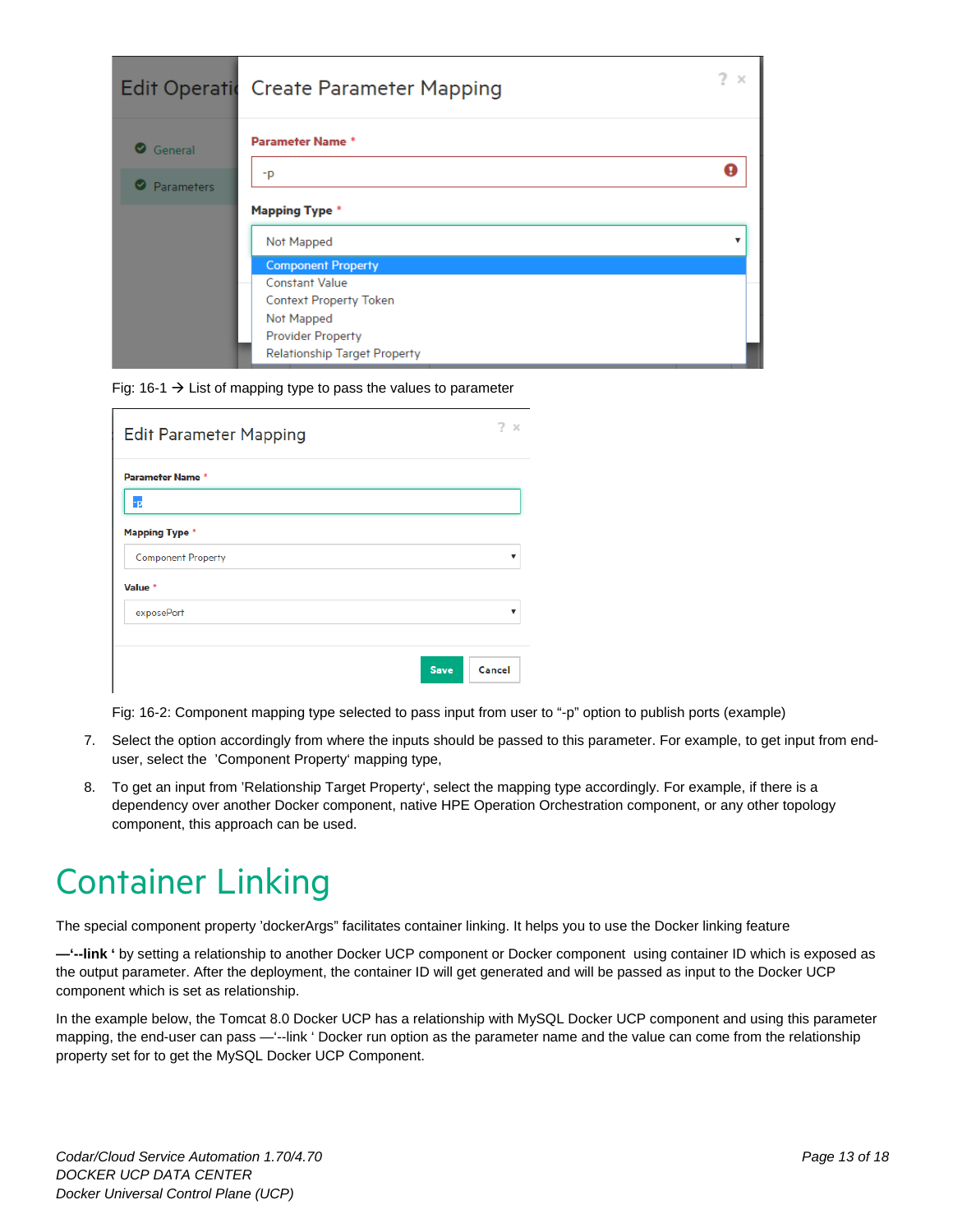|  | dockertr.americas.hpqcorp.net/hpe-cloud-orchestrate/tomcat:8.0 (1) |
|--|--------------------------------------------------------------------|
|--|--------------------------------------------------------------------|

| Overview                                                                             | <b>Properties</b> | <b>Relationships</b> | <b>Operations</b> | Capability | <b>Characteristics</b> |
|--------------------------------------------------------------------------------------|-------------------|----------------------|-------------------|------------|------------------------|
| <b>Relationships</b>                                                                 |                   |                      |                   |            |                        |
| Outgoing Relationships                                                               |                   |                      |                   |            |                        |
| dockertr.americas.hpgcorp.net/hpe-cloud-orchestrate/mysql:5.5.50 1<br>3<br>aetDBInfo |                   |                      |                   |            |                        |

Fig: 17  $\rightarrow$  Sample Docker UCP component with dependency set on another Docker UCP component using topology "Relationships"

| <b>Edit Parameter Mapping</b>       |             | 7<br>$\times$ |
|-------------------------------------|-------------|---------------|
| <b>Parameter Name *</b>             |             |               |
| --link                              |             |               |
| <b>Mapping Type *</b>               |             |               |
| <b>Relationship Target Property</b> |             | v             |
| <b>Relationship</b>                 |             |               |
| getDBInfo                           |             | ▼             |
| <b>Value</b>                        |             |               |
| dockerContainerID                   |             | ▼             |
|                                     |             |               |
|                                     | <b>Save</b> | Cancel        |

Fig: 18  $\rightarrow$  Way to provide link option as part of "docker run" command and pass the value fetched from another container realized through Docker UCP component.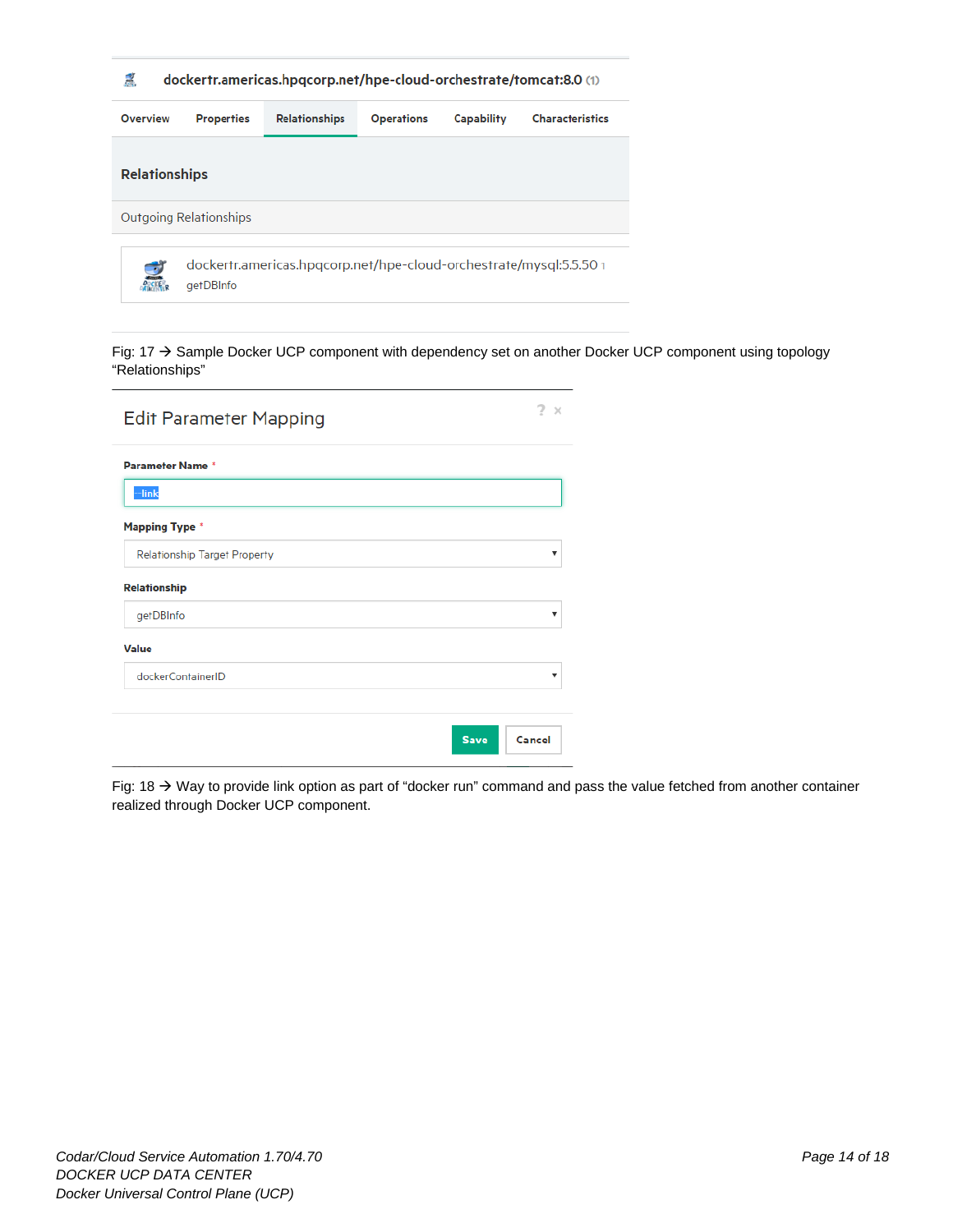|   | <b>Description</b>         |                                                                      |                   |
|---|----------------------------|----------------------------------------------------------------------|-------------------|
|   | dockerArgs                 |                                                                      |                   |
|   |                            |                                                                      |                   |
|   | Required                   |                                                                      |                   |
|   | <b>Mapping Type *</b>      |                                                                      |                   |
|   | <b>Multiple Properties</b> |                                                                      | ▼                 |
|   | <b>Parameters</b>          |                                                                      |                   |
| Ο | $-$ link                   | getDBInfo > dockerContainerID<br><b>Relationship Target Property</b> | $\ddot{\text{o}}$ |
| Ω | -e dbLinkname=             | getDBInfo > dockerContainerID<br><b>Relationship Target Property</b> | $\bullet$         |
| О | -p                         | exposePort<br><b>Component Property</b>                              | ۰                 |
| Ω | $-V$                       | volumeMap<br><b>Component Property</b>                               | $\bullet$         |
|   | Add Parameter              |                                                                      |                   |
|   |                            |                                                                      |                   |

Fig:  $19 \rightarrow$  List of sample possible inputs to pass to the dockerArgs special component property.

## How to "link" another container using relationship

In figure 19, multiple inputs are provided to dockerArgs. For example, ports to be published, volume to be created, linking to another container through container id and to get the link name pass the container id information as environment name.

The parameter '**-e dbLinkname='** will automatically create an environment name on the container. This environment variable can be used to identify the respective dependent container environment variables which are set on the component's Relationships tab as part of topology component.

**Note:** the symbol '=' should be provided in order to pass any environment variables with '-e' option.

```
Syntax: '-e <environment name>= ' (Set the appropriate mapping type)
```
# <span id="page-14-0"></span>Component Property "environmentVariables"

When using the environment variables in the dockerArgs, it is optional to use the input component property "environmentVariables" but the component will still accept any inputs passed as part of this input property.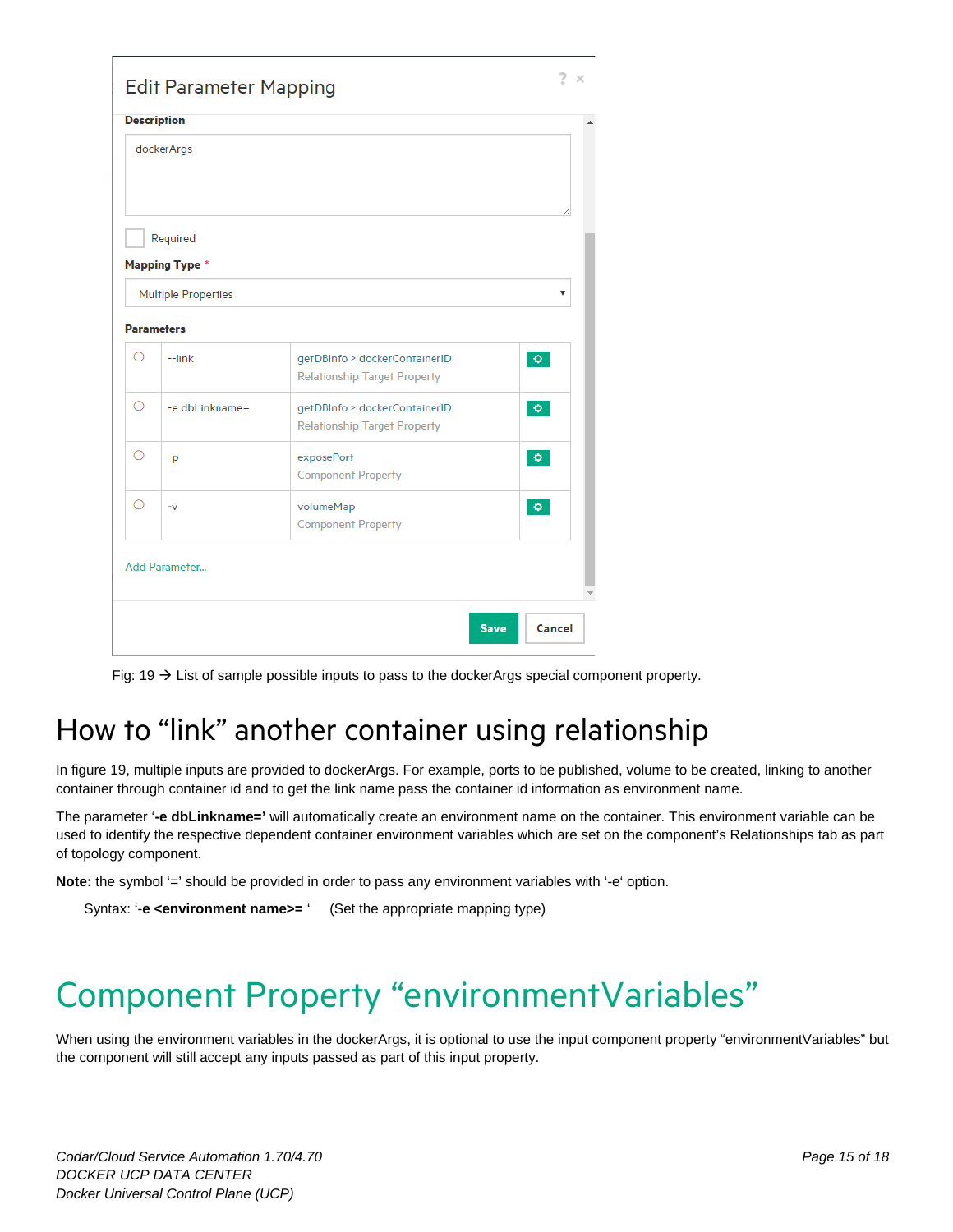### Sample Designs



Fig:  $20 \rightarrow A$  sample design which take ports to publish and volume to map as input component property



Fig:  $21 \rightarrow A$  sample design which take inputs using default input component property



*Codar/Cloud Service Automation 1.70/4.70 Page 16 of 18 DOCKER UCP DATA CENTER Docker Universal Control Plane (UCP)*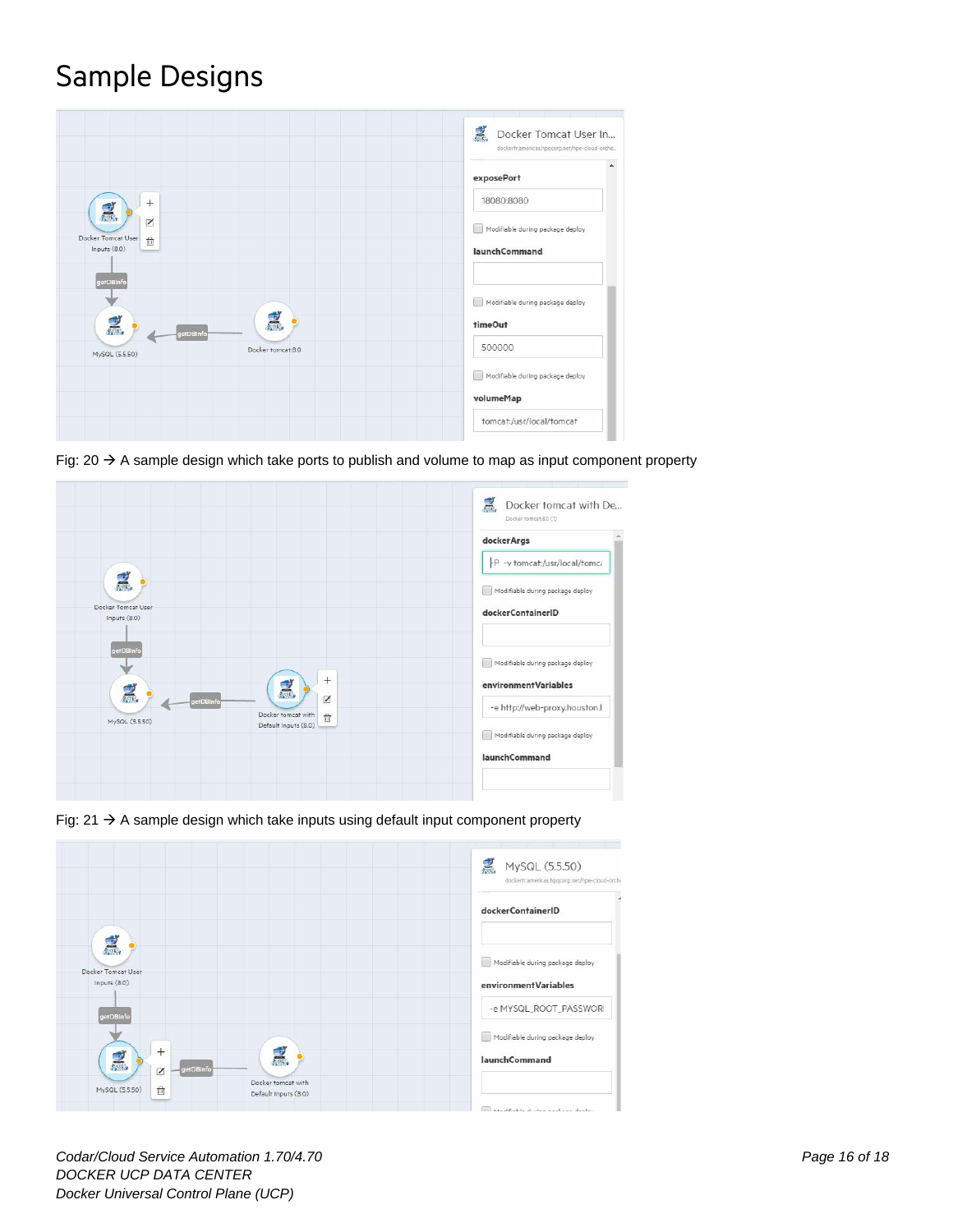Fig:  $22 \rightarrow A$  sample design which has the link to different components